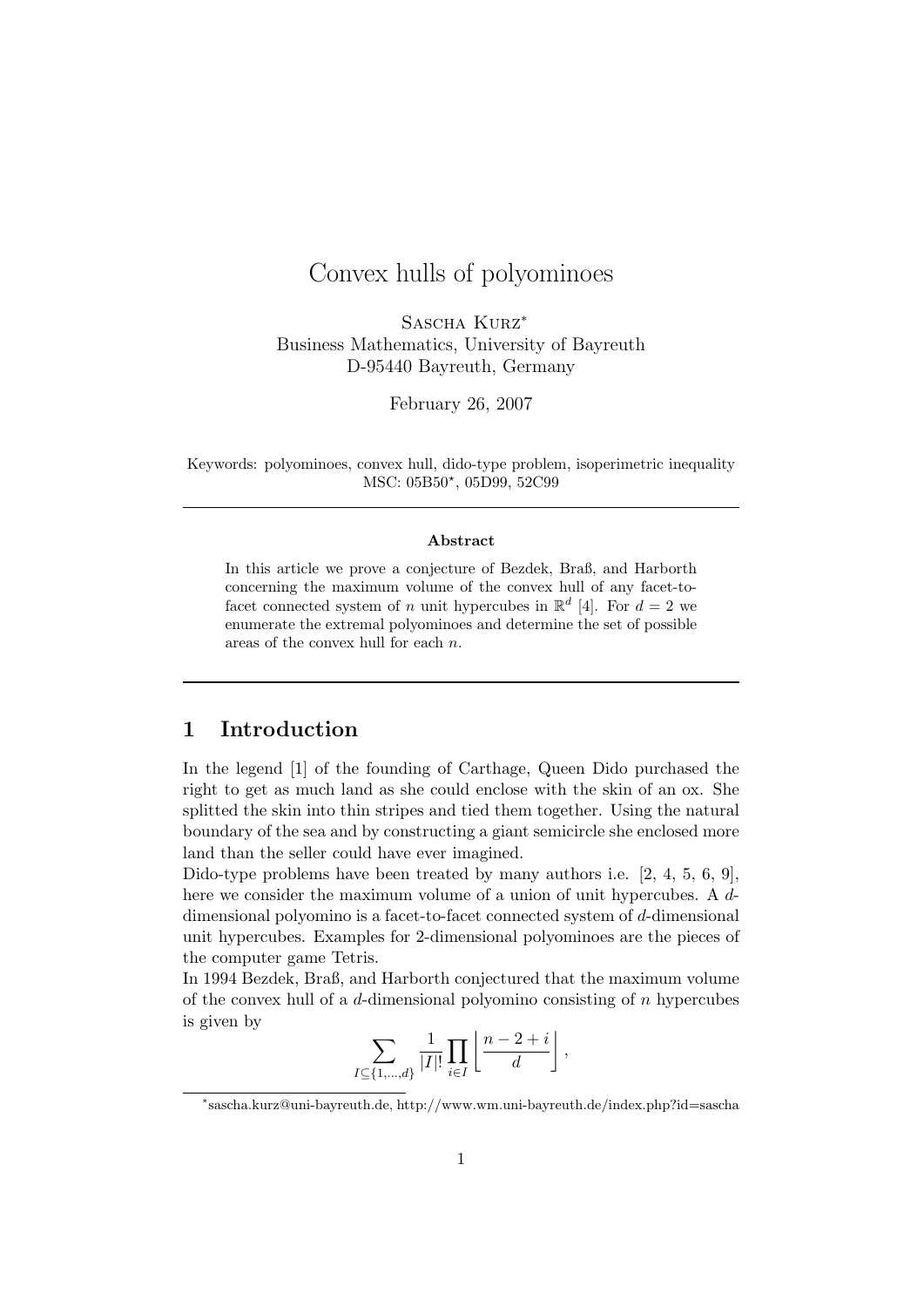but were only able to prove it for  $d = 2$ . In Section 3 we prove this conjecture. They also asked for the number  $c_2(n)$  of different polyominoes with n cells and maximum area  $n + \frac{n-1}{2}$  $\frac{-1}{2}$   $\lfloor \frac{n}{2} \rfloor$ . In Section 2 we prove

#### Theorem 1

$$
c_2(n) = \begin{cases} \frac{n^3 - 2n^2 + 4n}{16} & \text{if } n \equiv 0 \mod 4, \\ \frac{n^3 - 2n^2 + 13n + 20}{16} & \text{if } n \equiv 1 \mod 4, \\ \frac{n^3 - 2n^2 + 4n + 8}{16} & \text{if } n \equiv 2 \mod 4, \\ \frac{n^3 - 2n^2 + 5n + 8}{32} & \text{if } n \equiv 3 \mod 4. \end{cases}
$$

Besides the maximum area  $n + \frac{n-1}{2}$  $\frac{-1}{2}$   $\lfloor \frac{n}{2} \rfloor$  and the minimum area *n* of the convex hull of polyominoes with  $n$  cells several other values may be attained. For each  $n$  we characterize the corresponding sets.

**Theorem 2** A polyomino consisting of n cells with area  $\alpha = n + \frac{m}{2}$  $\frac{m}{2}$  of the convex hull exists if and only if  $m \in \mathbb{N}_0$ ,  $0 \leq m \leq \left\lfloor \frac{n-1}{2} \right\rfloor$  $\left[\frac{-1}{2}\right] \left[\frac{n}{2}\right]$ , and  $\overline{m} \neq 1$  if  $n+1$  is a prime.

## 2 The planar case

An example which attains the upper bound  $n + \frac{n-1}{2}$  $\frac{-1}{2}$   $\lfloor \frac{n}{2} \rfloor$  for the area of the convex hull of a polyomino with  $n$  cells is quite obvious, see Figure 1. Instead of proving this upper bound by induction over  $n$  we specify polyominoes by further parameters and then apply an induction argument.



Figure 1: 2-dimensional polyomino with maximum convex hull.

We describe these parameters for the more general d-dimensional case and therefore denote the standard coordinate axes of  $\mathbb{R}^d$  by  $1, \ldots, d$ . Every ddimensional polyomino has a smallest surrounding box with side lengths  $l_1, \ldots, l_d$ , where  $l_i$  is the length in direction i. If we build up a polyomino cell by cell then after adding a cell one of the  $l_i$  will increase by 1 or none of the  $l_i$  will increase. In the second case we increase  $v_i$  by 1, where the new hypercube has a facet-neighbor in direction of axis  $i$ . If  $M$  is the set of axis-directions of facet-neighbors of the new hypercube, then we will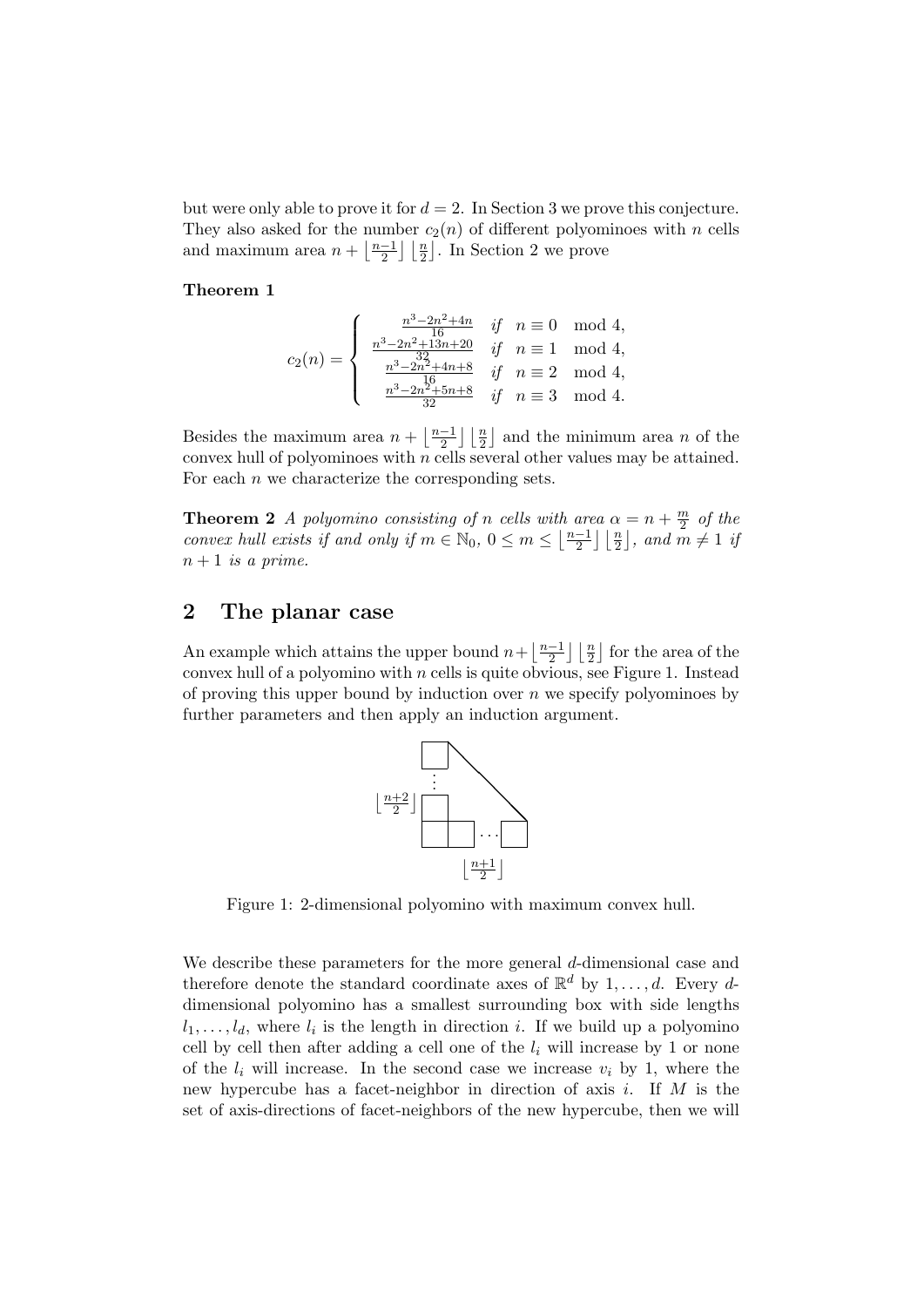increase  $v_i$  by 1 for only one  $i \in M$ . Since at this position there is the possibility to choose, we must face the fact that there might be different tuples  $(l_1, \ldots, l_d, v_1, \ldots, v_d)$  for the same polyomino. We define  $v_1 = \cdots =$  $v_d = 0$  for the polyomino consisting of a single hypercube. This definition of the  $l_i$  and the  $v_i$  leads to

$$
n = 1 + \sum_{i=1}^{d} (l_i - 1) + \sum_{i=1}^{d} v_i.
$$
 (1)

**Example 1** The possible tuples describing a rectangular  $2 \times 3$ -polyomino are  $(2, 3, 2, 0), (2, 3, 1, 1),$  and  $(2, 3, 0, 2).$ 

#### Definition 1

$$
f_2(l_1, l_2, v_1, v_2) = 1 + (l_1 - 1) + (l_2 - 1) + \frac{(l_1 - 1)(l_2 - 1)}{2} + v_1 + v_2 + \frac{v_1(l_2 - 1)}{2} + \frac{v_2(l_1 - 1)}{2} + \frac{v_1v_2}{2}.
$$

Lemma 1 The area of the convex hull of a 2-dimensional polyomino with tuple  $(l_1, l_2, v_1, v_2)$  is at most  $f_2(l_1, l_2, v_1, v_2)$ .

PROOF. We prove the statement by induction on  $n$ , using equation 1. For  $n = 1$  only  $l_1 = l_2 = 1$ ,  $v_1 = v_2 = 0$  is possible. With  $f_2(1, 1, 0, 0) = 1$  the induction base is done. Now we assume that the statement is true for all possible tuples  $(l_1, l_2, v_1, v_2)$  with  $1 + \sum_{i=1}^{d} (l_i - 1) + \sum_{i=1}^{d} v_i = n - 1$ .

Due to symmetry we consider only the growth of  $l_1$  or  $v_1$ , and the area a of the convex hull by adding the n-th square.

(i)  $l_1$  increases by one:



We depict (see Figure 2) the new square by 3 diagonal lines. Since  $l_1$  increases the new square must have a left or a right neighbor. Without loss of generality it has a left neighbor. The new square contributes at most 2 (thick) lines to the convex hull of the polyomino. By drawing lines from the neighbor square to the endpoints of the new lines we see that the growth is at most  $1 + \frac{l_2 - 1}{2}$ , a growth of 1 for the new square and the rest for the triangles. Since  $f_2(l_1+1, l_2, v_1, v_2)$  –  $f_2(l_1, l_2, v_1, v_2) = 1 + \frac{l_2 - 1}{2} + \frac{v_2}{2}$  the induction step follows.

Figure 2: Increasing  $l_1$ .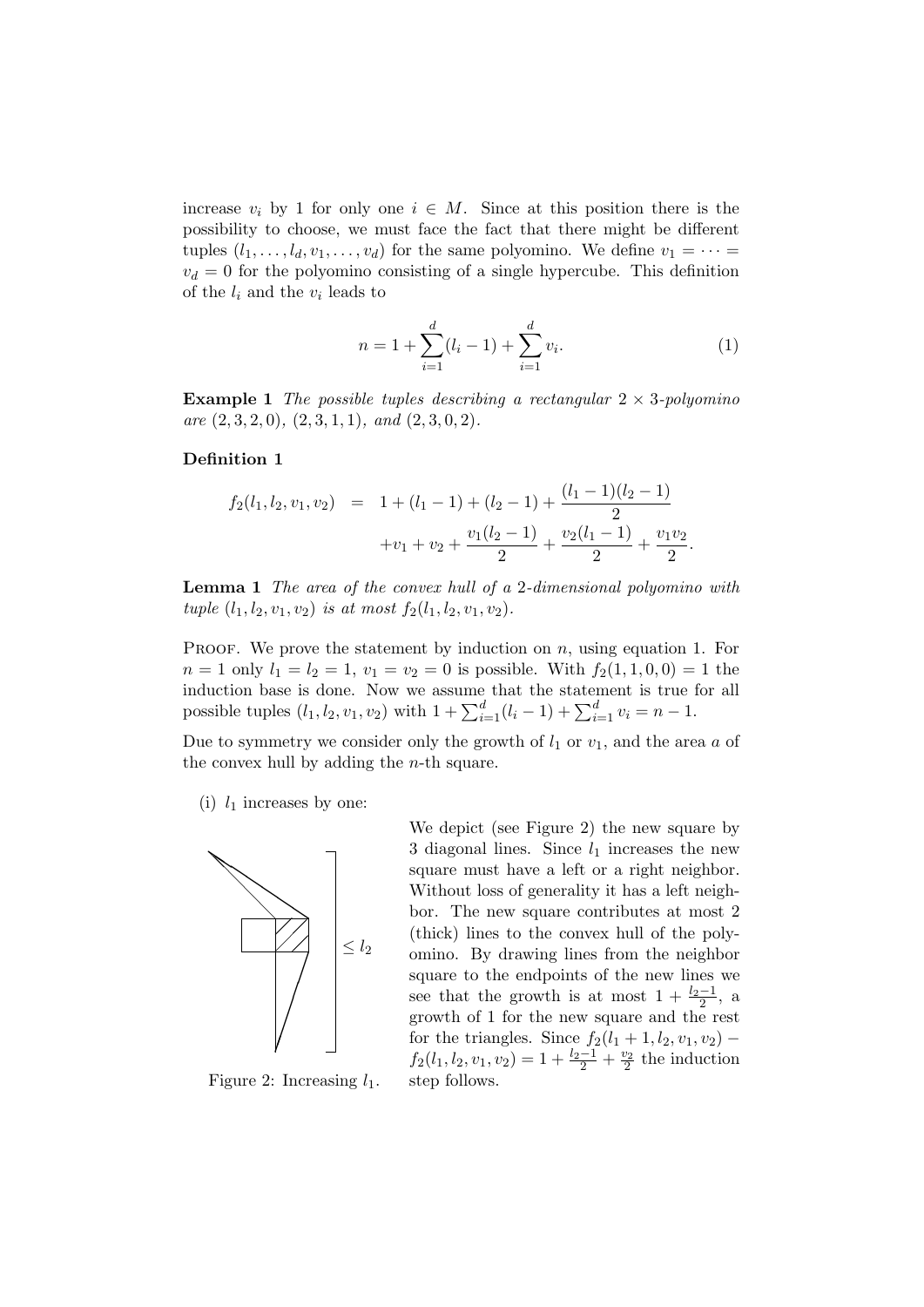(ii)  $v_1$  increases by one:



In Figure 3 we depict the new square by 3 diagonal lines. Without loss of generality we assume that the new square has a left neighbor, and contributes at most 2 lines to the convex hull of the polyomino. As  $l_1$  is not increased there must be a square in the same column as the new square. Similar to (i) we draw lines from the neighbor square to the endpoints of the new lines and see that the growth of the area of the convex hull is less than  $\frac{l_2-1}{2}$ .

Figure 3: Increasing  $v_1$ .

 $\Box$ 

Theorem 3 The area of the convex hull of a 2-dimensional polyomino with n unit squares is at most  $n + \frac{n-1}{2}$  $\frac{-1}{2}$   $\lfloor \frac{n}{2} \rfloor$ .

PROOF. For given *n* we determine the maximum of  $f_2(l_1, l_2, v_1, v_2)$ . Since  $f_2(l_1+1, l_2, v_1-1, v_2)-f_2(l_1, l_2, v_1, v_2)=0$  and due to symmetry we assume  $v_1 = v_2 = 0$  and  $l_1 \leq l_2$ . With

$$
f_2(l_1+1, l_2-1, 0, 0) - f_2(l_1, l_2, 0, 0) = \frac{l_2 - l_1 - 1}{2} > 0
$$

we conclude  $0 \leq l_2 - l_1 \leq 1$ . Using equation 1 gives  $l_1 = \left\lfloor \frac{n+1}{2} \right\rfloor$  $\left\lfloor\frac{+1}{2}\right\rfloor, l_2 = \left\lfloor\frac{n+2}{2}\right\rfloor$  $\frac{+2}{2}$ . Thus by inserting in Lemma 1 we receive  $f_2(l_1, l_2, v_1, v_2) \leq n + \frac{1}{2}$  $rac{1}{2} \left\lfloor \frac{n-1}{2} \right\rfloor$  $\frac{-1}{2}$ ]  $\left[\frac{n}{2}\right]$ . This maximum is attained for example by the polyomino in Figure 1.

In the next lemma we describe the shape of the 2-dimensional polyominoes with maximum area of the convex hull in order to determine their number  $c_2(n)$ .



Figure 4: The two shapes of polyominoes with maximum area of the convex hull and a forbidden sub-polyomino.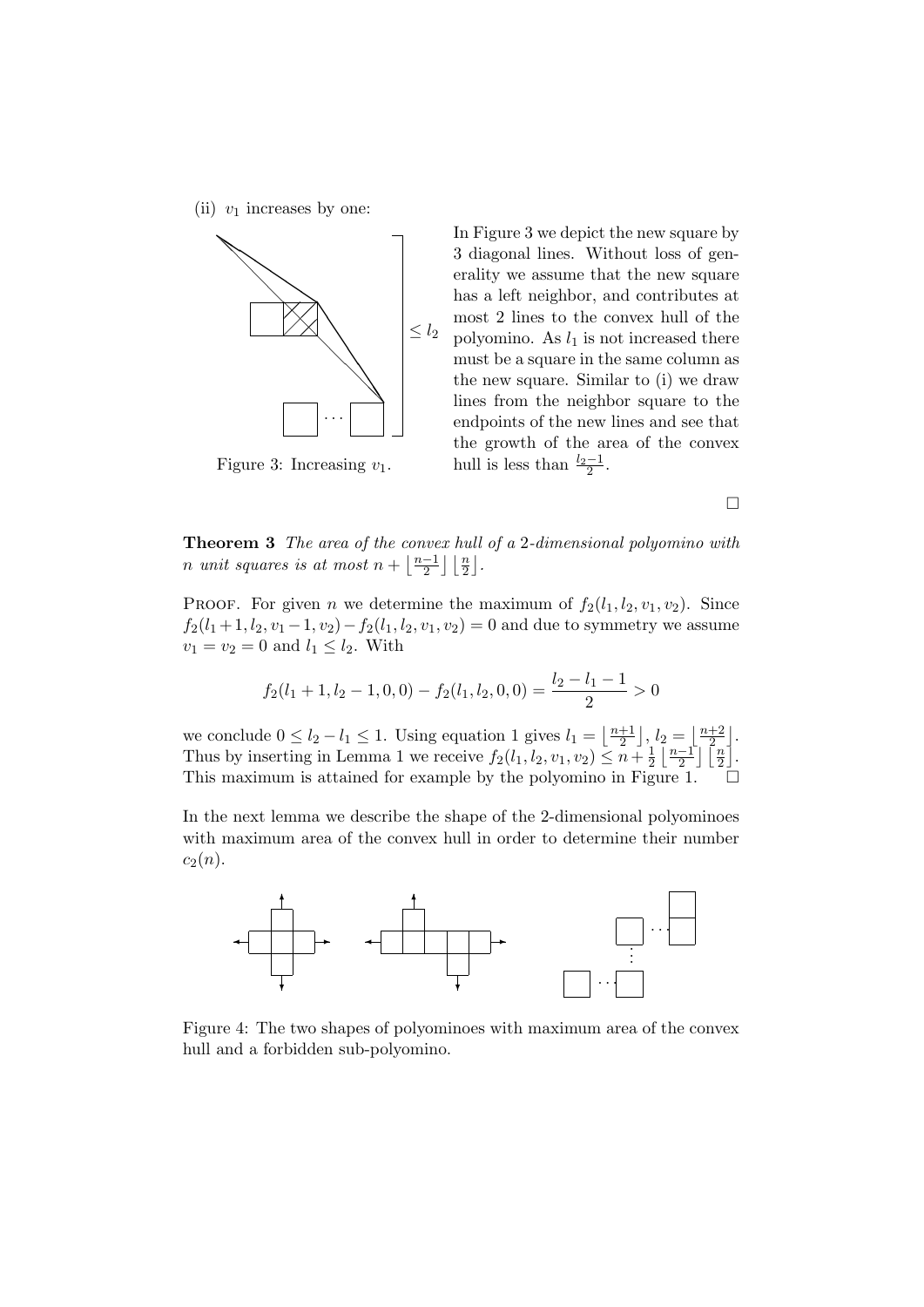**Lemma 2** Every 2-dimensional polyomino with parameters  $l_1$ ,  $l_2$ ,  $v_1$ ,  $v_2$ , and with the maximum area  $n + \frac{1}{2}$  $rac{1}{2}$  $rac{n-1}{2}$  $\frac{-1}{2}$   $\lfloor \frac{n}{2} \rfloor$  of the convex hull consists of a linear strip with at most one orthogonal linear strip on each side (see the left two pictures in Figure 4). Additionally we have  $v_1 = v_2 = 0$  and the area of the convex hull is given by  $f_2(l_1, l_2, v_1, v_2)$ .

PROOF. From the proof of Lemma 1 we deduce  $v_1 = v_2 = 0$  and that every sub-polyomino has also the maximum area of the convex hull. Since the area of the polyomino on the right hand side of Figure 4 has an area of the convex hull which is less than  $f_2(l_1, l_2, 0, 0)$  it is a forbidden sub-polyomino and only the described shapes remain. All these polyominoes attain the maximum  $f_2(l_1, l_2, 0, 0)$ .



Figure 5: Complete set of extremal polyominoes with  $n \leq 6$  cells.

#### Theorem 1

$$
c_2(n) = \left\{ \begin{array}{ccl} \frac{n^3 - 2n^2 + 4n}{16} & \mbox{if} & n \equiv 0 \mod 4, \\ \frac{n^3 - 2n^2 + 13n + 20}{16} & \mbox{if} & n \equiv 1 \mod 4, \\ \frac{n^3 - 2n^2 + 4n + 8}{16} & \mbox{if} & n \equiv 2 \mod 4, \\ \frac{n^3 - 2n^2 + 5n + 8}{32} & \mbox{if} & n \equiv 3 \mod 4. \end{array} \right.
$$

PROOF OF THEOREM 1. (Formula for  $c_2(n)$ .) We use Lemma 2 and do a short calculation applying the lemma of Cauchy-

Frobenius.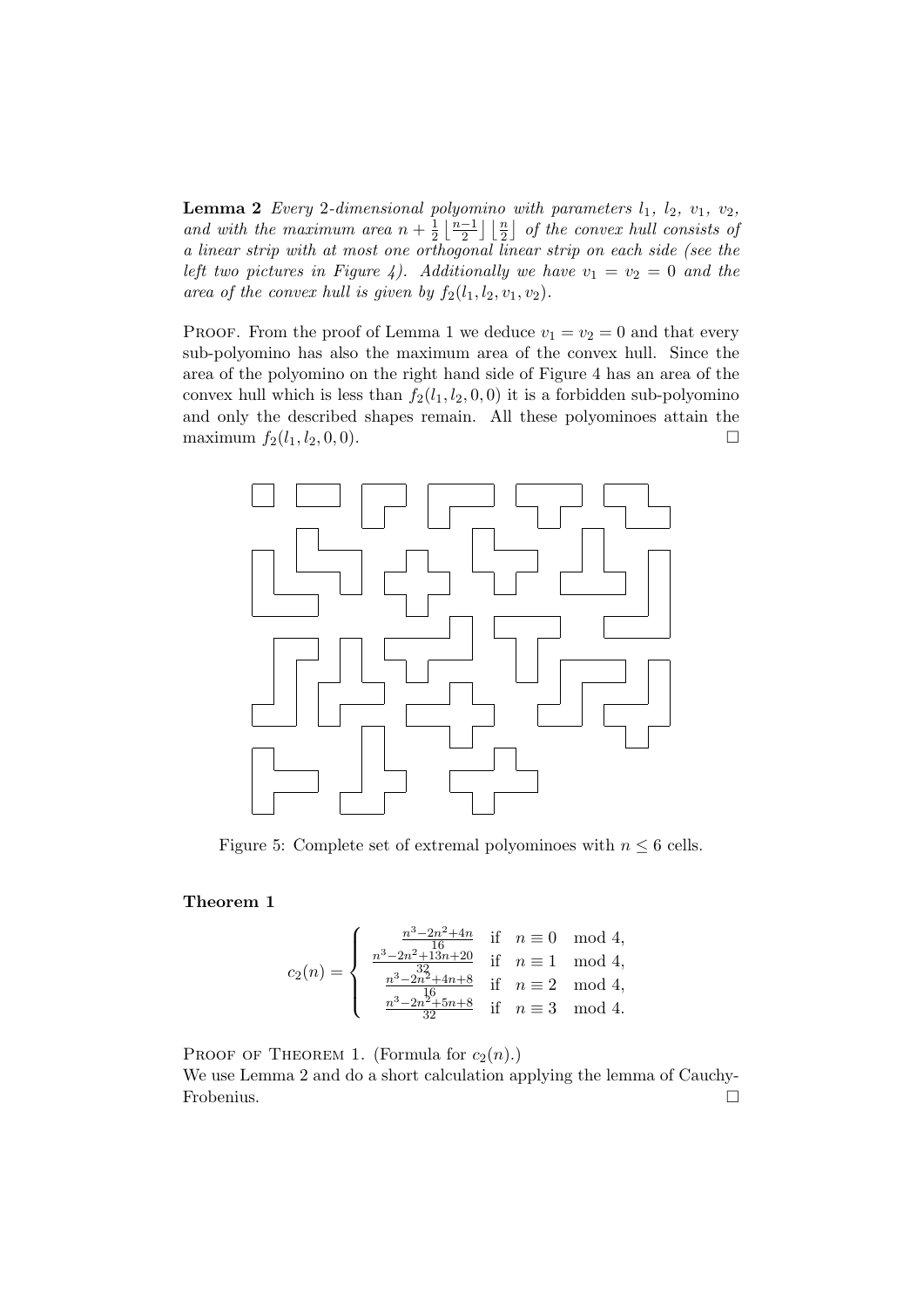**Corollary 1** The ordinary generating function for  $c_2(n)$  is given by

$$
\frac{1+x-x^2-x^3+2x^5+8x^6+2x^7+4x^8+2x^9-x^{10}+x^{12}}{(1-x^2)^2(1-x^4)^2}.
$$

We have depicted the polyominoes with at most 6 cells and maximum area of the convex hull in Figure 5. For more cells we give only a few concrete numbers:

$$
(c_2(n))_{n=1,\dots} = 1, 1, 1, 3, 5, 11, 9, 26, 22, 53, 36, 93, 64, 151, 94, 228, 143, 329,
$$
  
195, 455, 271, 611, 351, 798, 460, 1021, 574, 1281, 722, 1583, 876, 1928, 1069,  
2321, 1269, 2763, 1513, 3259, 1765, 3810, 2066, 4421, 2376, 5093, 2740, ...

This is sequence A122133 in the Online-Encyclopedia of Integer Sequences  $[10]$ .

Besides the maximum area  $n + \frac{n-1}{2}$  $\frac{-1}{2}$   $\lfloor \frac{n}{2} \rfloor$  and the minimum area *n* of the convex hull of polyominoes with  $n$  cells several other values may be attained. In Theorem 2 we have completely characterized the set of areas of the convex hull of polyominoes with  $n$  cells.

PROOF OF THEOREM 2. Since the vertex points of the convex hull of a polyomino are lattice points on an integer grid the area of the convex hull is an integral multiple of  $\frac{1}{2}$ . with Theorem 3 we conclude that the desired set is a subset of

$$
S = \left\{ n + \frac{m}{2} \mid m \le \left\lfloor \frac{n-1}{2} \right\rfloor \left\lfloor \frac{n}{2} \right\rfloor, m \in \mathbb{N}_0 \right\}.
$$

A polyomino P consisting of n cells with area  $n + \frac{1}{2}$  $\frac{1}{2}$  of the convex hull must contain a triangle of area  $\frac{1}{2}$ . If we extend the triangle to a square we get a convex polyomino P' consisting of  $n+1$  cells. Thus P' is an rectangular s  $\times$  t-polyomino with  $s \cdot t = n + 1$  and  $s, t \in \mathbb{N}$ . If  $n + 1$  is a prime there exists only the  $1 \times (n+1)$ -polyomino where deleting a square yields an area of n for the convex hull. So we have to exclude this case in the above set S and receive the proposed set.



Figure 6: Construction 1:  $2 \le m \le 2n - 8$ .

For the other direction we give some constructions. For  $m = 0$  we have the rectangular  $1 \times n$ -polyomino as an example. The above consideration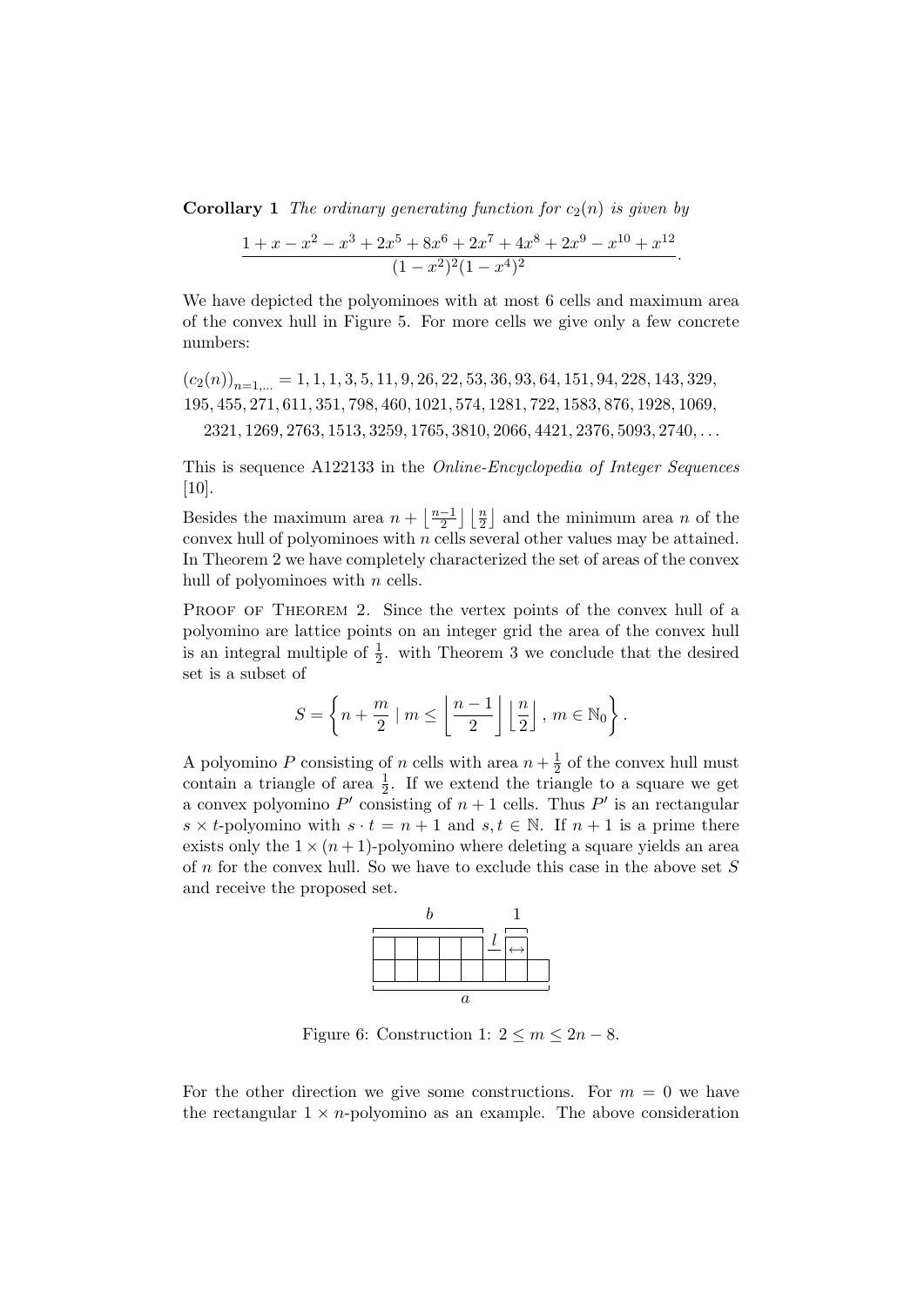$m = 1$  yields a construction if  $n + 1$  is a composite number. Now we consider Construction 1 depicted in Figure 6. We choose  $n = a + b + 1$ ,  $\lceil \frac{n}{2} \rceil$  $\left\lfloor \frac{n}{2} \right\rfloor \le a \le n-2$ , and  $0 \le l \le a-b-1 = 2a-n$ . Thus  $a \ge b+1$  and Construction 1 is possible. If we run through the possible values of  $a$  and  $l$ we obtain examples for

$$
m \in \{0\}, \{2, 3, 4\}, \dots, \{2a - n, \dots, 4a - 2n\}, \dots, \{n - 4, \dots, 2n - 8\}
$$

$$
= \{0, 2, 3, \dots, 2n - 8\}
$$

if  $n \equiv 0 \mod 2$  and for

$$
m \in \{1, 2\}, \{3, 4, 5, 6\}, \dots, \{2a - n, \dots, 4a - 2n\}, \dots, \{n - 4, \dots, 2n - 8\}
$$

$$
= \{1, 2, \dots, 2n - 8\}
$$

if  $n \equiv 1 \mod 2$ .



Figure 7: Construction 2:  $m = 2n - 7$ .

In Figure 7 we give a construction for  $m = 2n - 7$  and in Figure 8 we give on the left hand side a construction for  $2n-6 \leq m \leq \left\lceil \frac{n^2-4n}{4} \right\rceil$  $\frac{-4n}{4}$  with parameters  $k_1$ ,  $k_2$ , and b. The conditions for these parameters are  $0 \leq$  $k_1, k_2 \leq n - 2b - 2$  and  $n - 2b - 2 \geq b$ . With given  $k_1, k_2, b, n$  we have  $m = bn - 2b^2 - 2b + k_1 + k_2(b-1)$ . Since we can vary  $k_1$  at least between



Figure 8: Construction 3 and Construction 4.

0 and  $b-1$  we can produce for a fix b all values beetween  $b(n-2b-2)$  and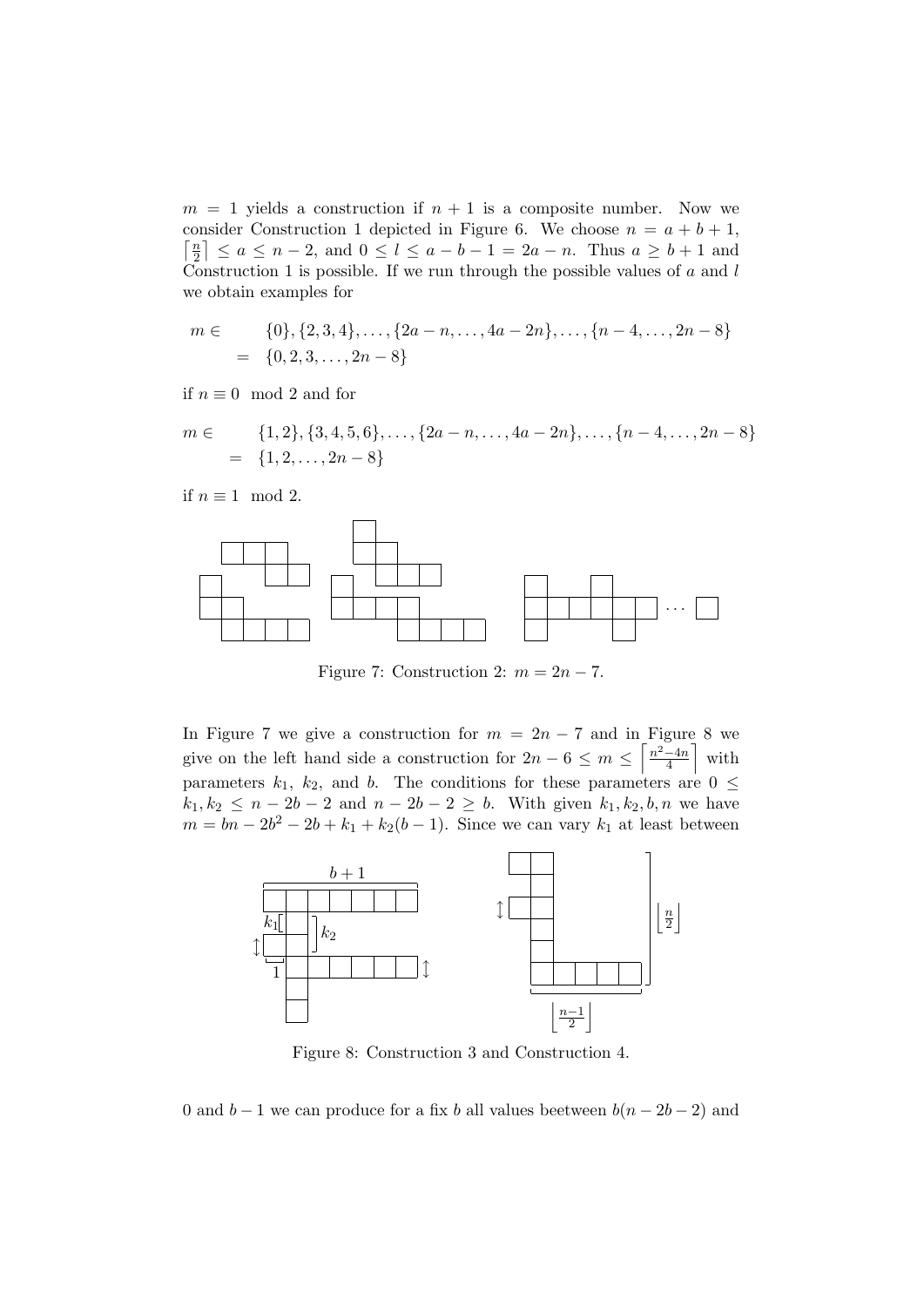$2b(n-2b-2)$  by varying  $k_1$  and  $k_2$ . Now we want to combine those intervals for successive values for b. The assumption that the intervals leave a gap is equivalent to  $2(b-1)(n-2(b-1)-2) < b(n-2b-2)$ , that is,  $n < 2b\frac{b-3}{b-2}$  $rac{b-3}{b-2}$ . We choose  $2 \leq b \leq \left\lfloor \frac{n}{4} \right\rfloor$  $\frac{n}{4}$  and receive constructions for

$$
m \in \left\{2n-6, 2n-5, \ldots, \left\lceil \frac{n^2-4n}{4} \right\rceil \right\}.
$$

On the right hand side of Figure 8 we give a construction for  $n \geq 5$  and



Constructions for the remaining values

$$
m \in \left\{ \left\lfloor \frac{n^2 - 2n - 6}{4} \right\rfloor, \left\lfloor \frac{n^2 - 2n - 2}{4} \right\rfloor, \left\lfloor \frac{n^2 - 2n + 2}{4} \right\rfloor = \left\lfloor \frac{n - 1}{2} \right\rfloor \left\lfloor \frac{n}{2} \right\rfloor \right\}
$$

are given in Figure 9.

## 3 Dimensions  $d \geq 3$

To prove the conjecture of Bezdek, Braß, and Harborth for dimensions  $d \geq 3$ we proceed similar as in Section 2.

#### Definition 2

$$
f_d(l_1,\ldots,l_d,v_1,\ldots,v_d) = \sum_{I \subseteq \{1,\ldots,d\}} \frac{1}{|I|!2^{d-|I|}} \sum_{b=0}^{2^d-1} \prod_{i \in I} q_{b,i}
$$

with 
$$
d \ge 1
$$
 and  $b = \sum_{j=1}^{d} b_j 2^{j-1}$ ,  $b_j \in \{0, 1\}$ ,  $q_{b,i} = \begin{cases} l_i - 1 & \text{for} \quad b_i = 0, \\ v_i & \text{for} \quad b_i = 1. \end{cases}$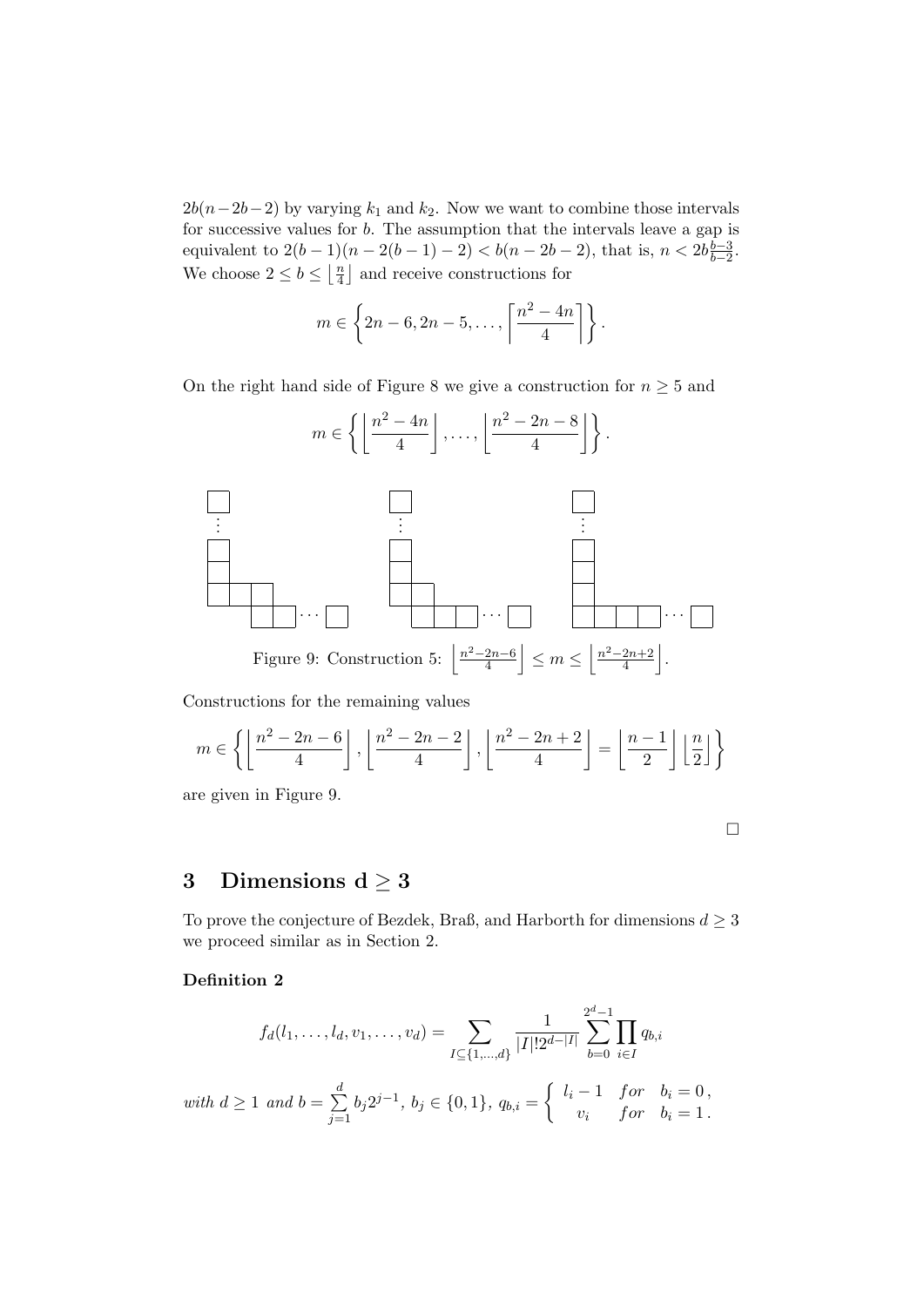#### Example 2

$$
f_3(l_1, l_2, l_3, v_1, v_2, v_3) = 1 + (l_1 - 1) + (l_2 - 1) + (l_3 - 1) + \frac{(l_1 - 1)(l_2 - 1)}{2} + \frac{(l_1 - 1)(l_3 - 1)}{2} + \frac{(l_2 - 1)(l_3 - 1)}{2} + \frac{(l_1 - 1)(l_2 - 1)(l_3 - 1)}{6} + \frac{v_1(l_2 - 1)}{2} + \frac{v_2(l_3 - 1)}{2} + \frac{v_2(l_3 - 1)}{2} + \frac{v_3(l_1 - 1)}{2} + \frac{v_3(l_2 - 1)}{2} + \frac{v_1(l_2 - 1)(l_3 - 1)}{6} + \frac{v_2(l_1 - 1)(l_3 - 1)}{6} + \frac{v_3(l_1 - 1)(l_2 - 1)}{6} + \frac{v_1v_2(l_3 - 1)}{6} + \frac{v_1v_3(l_2 - 1)}{6} + \frac{v_2v_3(l_1 - 1)}{6} + v_1 + v_2 + v_3 + \frac{v_1v_2}{2} + \frac{v_1v_3}{2} + \frac{v_2v_3}{2} + \frac{v_1v_2v_3}{6}.
$$

Lemma 3 The d-dimensional volume of the convex hull of a polyomino with n unit hypercubes is at most  $f_d(l_1, \ldots, l_d, v_1, \ldots, v_d)$ .

**PROOF.** We prove the statement by double induction on d and n, using equation 1. Since the case  $d = 2$  is already done in Theorem 3 we assume that the lemma is proven for the  $\overline{d} < d$ . Since for  $n = 1$  only  $l_i = 1$ ,  $v_i = 0$ ,  $i \in \{1, \ldots, d\}$  is possible and  $f_d(1, \ldots, 1, 0, \ldots, 0) = 1$  the induction base for  $n$  is done. Now we assume that the lemma is proven for all possible tuples  $(l_1, \ldots, l_d, v_1, \ldots, v_d)$  with  $1 + \sum_{i=1}^d (l_i - 1) + \sum_{i=1}^d v_i = n - 1$ . Due to symmetry we consider only the growth of  $l_1$  or  $v_1$ , and the volume of the convex hull by adding the n-th hypercube.



Figure 10: Increasing  $l_1$  in the 3-dimensional case.

(i)  $l_1$  increases by one:

As in the proof of Lemma 1 draw lines of the convex hull of the nth cube and its neighbor cube  $N$ , see Figure 10 for a 3-dimensional example. To be more precisely each line of the new convex hull has a corner point  $X$  of the upper face of the *n*-th cube as an endpoint. We will denote the second endpoint of this line by  $Y$ . In direction of axis 1 there is a corner point  $\overline{X}$  of the bottom face of the *n*-th cube. Since  $\overline{X}$  is also a corner point of N the line  $\overline{X}Y$  is part of the old convex hull if  $Y$  is part of the old convex hull. In this case we draw the line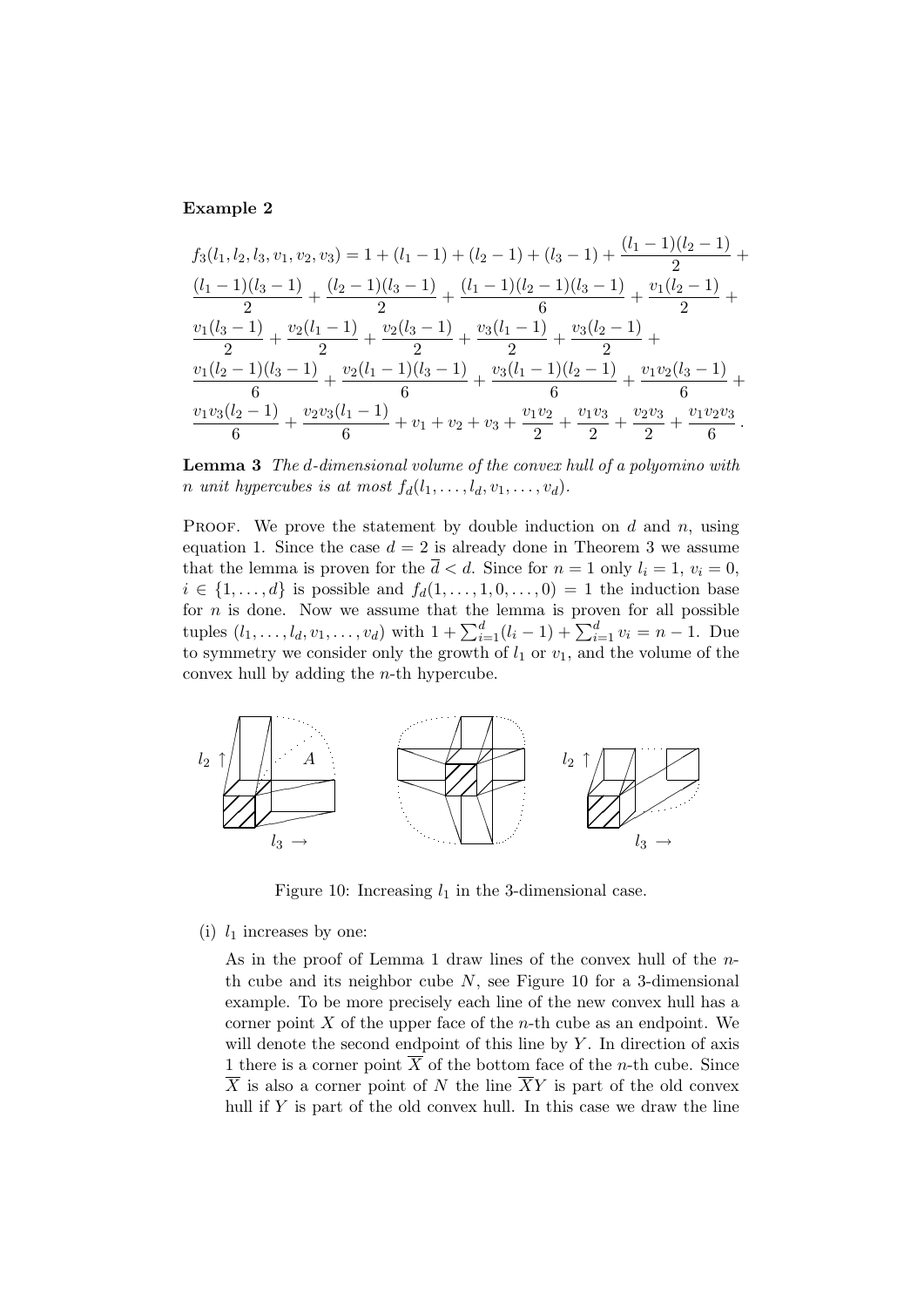$\overline{X}Y$ . In the other case Y is also a corner point of the upper face of the new cube and we draw the line  $\overline{XY}$  where  $\overline{Y}$  is similar defined as  $\overline{X}$ . Additionally we draw all lines XY and  $X\overline{X}$ .

Doing this we have constructed a geometrical body which contains the increase of the convex hull and is subdivided into nice geometrical objects  $O_i$  with volume  $\frac{\text{base} \times \text{height}}{k_i}$ , for some  $k_i \in \{1, ..., d\}$  each. For dimension  $d = 3$  the cases  $k_i = 1, k_i = 2$ , or  $k_i = 3$  correspond to a box, a prism, or a tetrahedron.

We project the convex hull of the whole polyomino into the hyperplane orthogonal to axis direction 1 and receive a hypervolume A. This is the convex hull of a  $(d-1)$ -dimensional polyomino with parameters  $l_2, \ldots, l_d, \overline{v}_2, \ldots, \overline{v}_d$  where  $l_i \leq l_i$  and  $\overline{v}_i \leq v_i$ . From the induction hypothesis we know  $A \leq f_{d-1}(l_2, \ldots, l_d, v_2, \ldots, v_d)$ . We apply the same projection to the  $O_i$  and objects  $A_i$ . Due to the construction the  $A_i$  are non overlapping and we have  $\sum A_i \leq A$ . Using Cavalieri's theorem we determine the volume of  $O_i$  to be  $\frac{A_i \times 1}{k_i}$ . More precisely, we choose lines of the form  $\overline{X}X$  as height and lift the old base up until it is orthogonal to axis direction 1. Thus we may assign a factor  $\frac{1}{k}$  to each piece of A to bound the growth of the volume of the convex hull. We estimate the parts in a way that the parts with the higher factors are as big as theoretical possible.

For every  $0 \le r \le d-1$  we consider the sets  $\{i_1, i_2, \ldots, i_r\}$  with  $1 \ne$  $i_a \neq i_b$  for  $a \neq b$ . Let Z be such a set. Define  $\overline{Z} = \{j_1, \ldots, j_{d-r-1}\}$  by  $Z \cap \overline{Z} = \{\}$  and  $Z \cup \overline{Z} = \{2, ..., d\}$ . So the vector space spanned by the axis directions of Z and the vector space spanned by the axis directions of  $\overline{Z}$  are orthogonal. If we project the convex hull in the vector space spanned by Z the resulting volume is at  $\text{most}_{d-r-1}(l_{j_1},\ldots,l_{j_{d-r-1}},v_{j_1},$  $\dots, v_{j_{d-r-1}}$ ) since it is the convex hull of a  $(d-r-1)$ -dimensional polyomino. Since  $\overline{Z}$  has cardinality  $d-r-1$  the set  $Z$  yields a contribution of  $\frac{1}{d-r} f_{d-r-1}(l_{j_1}, \ldots, l_{j_{d-r-1}}, v_{j_1}, \ldots, v_{j_{d-r-1}})$  to the volume of the convex hull. With the notations from Definition 2 this is

$$
\frac{1}{d-r} \sum_{I \subseteq \{j_1,\ldots,j_{r-d-1}\}} \frac{1}{|I|! 2^{d-r-1}-|I|} \sum_{b=0}^{2^{d-r-1}-1} \prod_{i \in I} q_{b,i}.
$$

Our aim is to assign the maximum possible factor to each part of A. For that reason we count for  $Z$  a maximum contribution of

$$
\frac{1}{d-r} \frac{1}{|d-r-1|!} \sum_{b=0}^{2^{d-r-1}-1} \prod_{i \in \overline{Y}} q_{b,i}
$$

to the volume of the convex hull.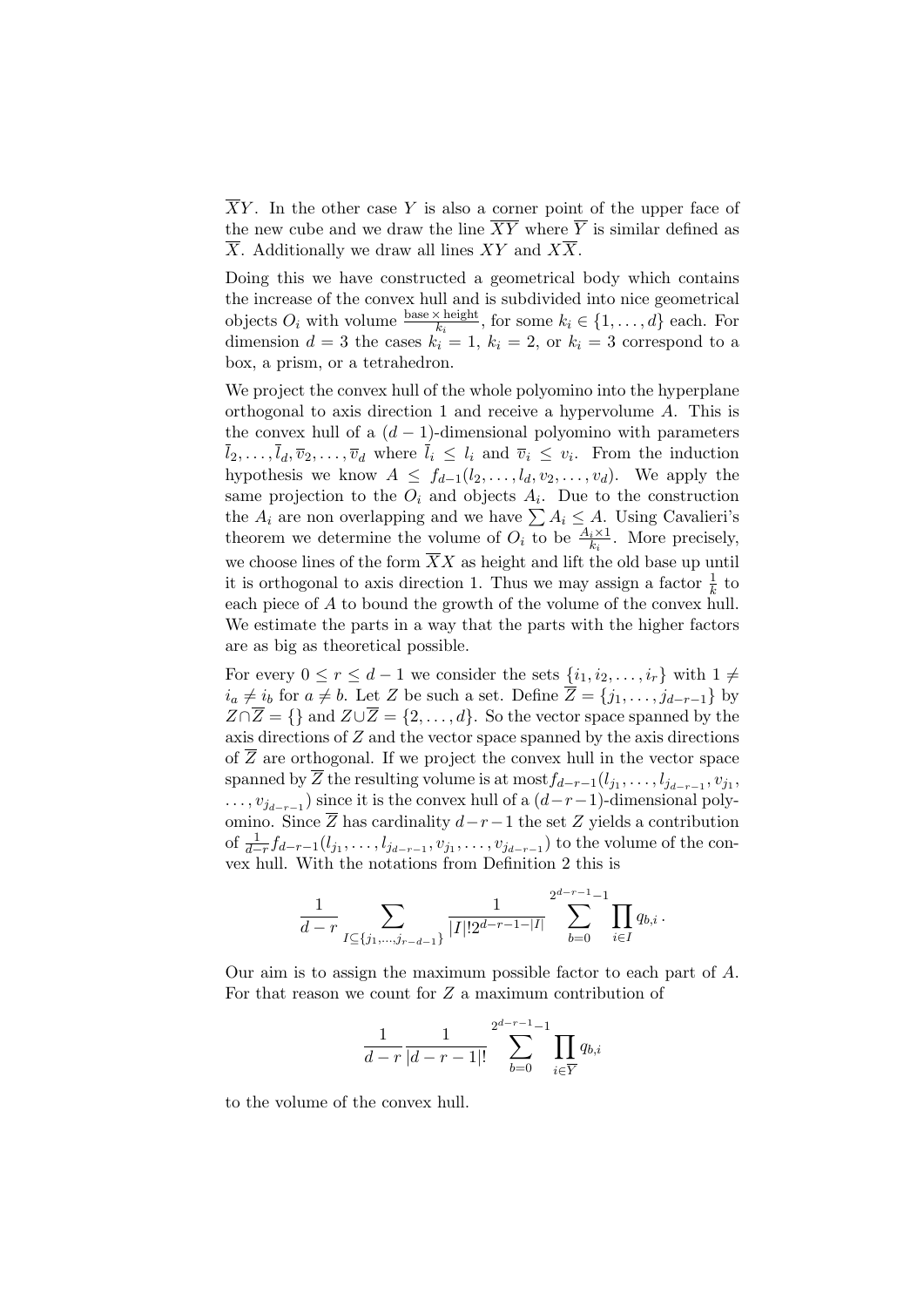If we do so for all possible sets Z we have assigned a factor between 1 and  $\frac{1}{d}$  to every summand of  $f_{d-1}(l_2, \ldots, l_d, v_2, \ldots, v_d)$ . To get the induction step now we have to remark that the above described sum with its factors is exactly the difference between  $f_d(l_1 + 1, \ldots, l_d, v_1, \ldots, v_d)$ and  $f_d(l_1, \ldots, l_d, v_1, \ldots, v_d)$ .

(ii)  $v_1$  increases by one:

Due to symmetry of the  $l_i$  and  $v_i$  in Definition 2 this is similar to case (i). Additionally we remark that the maximum cannot be achieved in this case since we double count a part of the contribution of the new cube to the volume of the convex hull in our estimations.

Theorem 4 The d-dimensional volume of the convex hull of any facet-tofacet connected system of n unit hypercubes is

$$
\sum_{I \subseteq \{1,\ldots,d\}} \frac{1}{|I|!} \prod_{i \in I} \left\lfloor \frac{n-2+i}{d} \right\rfloor.
$$

PROOF. For given n we determine the maximum of  $f_d(l_1, \ldots, f_d, v_1, \ldots, v_d)$ . Due to

$$
f_d(l_1+1, l_2, \ldots, l_d, v_1-1, v_2, \ldots, v_d) - f_d(l_1, l_2, \ldots, l_d, v_1, v_2, \ldots, v_d) = 0
$$

and due to symmetry we assume  $v_1 = \cdots = v_d = 0$  and  $l_1 \leq l_2 \leq \cdots \leq l_d$ . Since

$$
f_d(l_1+1, l_2, \dots, l_{d-1}, l_d-1, 0, 0, \dots, 0) - f_d(l_1, l_2, \dots, l_d, 0, 0, \dots, 0) > 0
$$
 (2)

we have  $0 \leq l_d - l_1 \leq 1$ . Inequality 2 due to the following consideration. If a summand of  $f_d(\ldots)$  contains the term  $l_1$  and does not contain  $l_d$  then there will be a corresponding summand with  $l_1$  replaced by  $l_d$ , so those terms equalize each other in the above difference. Clearly the summands containing none of the terms  $l_1$  or  $l_d$  equalize each other in the difference. So there are left only the summands with both terms  $l_1$  and  $l_d$ . Since  $(l_1 + 1 - 1)(l_d - 1 - 1) - (l_1 - 1)(l_d - 1) = l_d - l_1 - 1 > 0$  inequality 2 is valid. Combining equation 1 with  $0 \leq l_d - l_1 \leq 1$  and  $l_1 \leq l_2 \leq \cdots \leq l_d$  gives  $l_i =$  $\frac{n-2+i+d}{d}$  $\frac{+i+d}{d}$ . Thus by inserting in Lemma 3 we receive the upper bound. The maximum is attained for example by a polyomino consisting of d pairwise orthogonal linear arms with  $\frac{n-2+i}{d}$  $\frac{2+i}{d}$  cubes  $(i = 1...d)$  joined to a central  $\Box$ 

**Conjecture 1** Every d-dimensional polyomino P with parameters  $l_1, \ldots, l_d$ ,  $v_1, \ldots, v_d$  and maximum volume of the convex hull fulfills  $v_1 = \cdots = v_d = 0$ and contains a sub polyomino  $P'$  fulfilling:

 $\Box$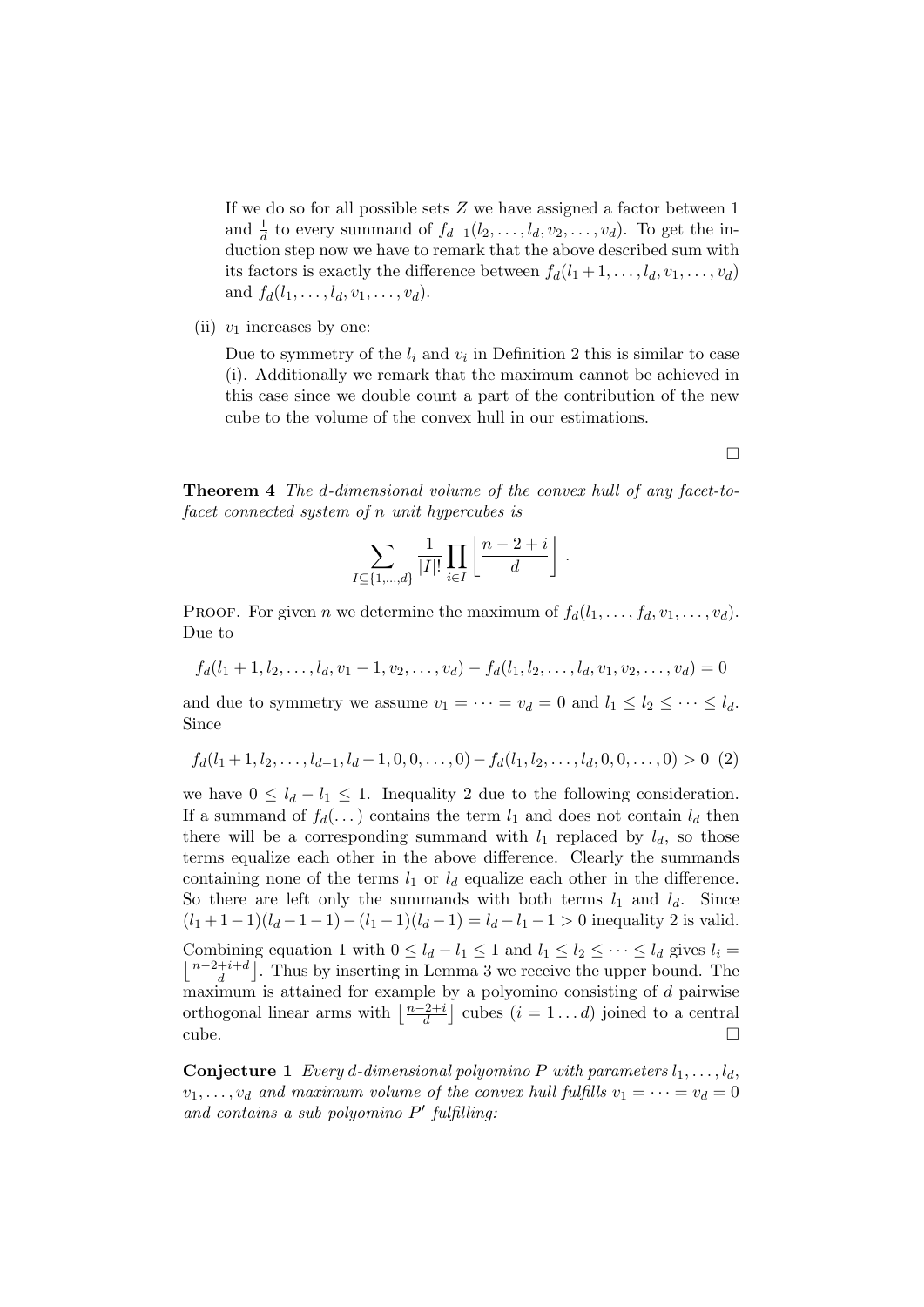- (i)  $P'$  has height 1 in direction of axis i,
- (ii) the projection of  $P'$  along i has also maximal volume of the convex hull and parameters  $l_1, \ldots, l_{i-1}, l_{i+1}, \ldots, l_d$ ,
- (iii)  $P$  can be decomposed into  $P'$  and up to two orthogonal linear arms.

We remark that  $v_1 = \cdots = v_d = 0$  and the maximality of the volume of the convex hull of sub polyominoes and projections of P can be concluded from the proof of Theorem 4.

Lemma 4 If there exists a d-dimensional polyomino with n cells and volume v of the convex hull, then  $v \in V_{d,n}$  with

$$
V_{d,n} = \left\{ n + \frac{m}{d!} \middle| m \le \sum_{I \subseteq \{1,\dots,d\}} \frac{d!}{|I|!} \prod_{i \in I} \left\lfloor \frac{n-2+i}{d} \right\rfloor m \in \mathbb{N}_0 \right\}.
$$

PROOF. For the determination of the volume of the convex hull of a ddimensional polyomino we only have to consider the set of S corner points of its hypercubes which lie on an integer grid. We can decompose the convex hull into d-dimensional simplices with the volume

| $\frac{1}{\sqrt{2}}$ | $x_{1,1}$   |          | $x_{1,d}$   |                                            |  |
|----------------------|-------------|----------|-------------|--------------------------------------------|--|
| d!                   |             |          |             | $\begin{array}{c} \vdots \\ 1 \end{array}$ |  |
|                      | $x_{d+1,1}$ | $\cdots$ | $x_{d+1,d}$ |                                            |  |

where the coordinates of the  $d+1$  points are given by  $(x_{i,1},\ldots,x_{i,d})\in\mathbb{Z}^d$ . Thus the volume of the convex hull is an integer multiple of  $\frac{1}{d}$ . The lower bound  $n \leq v$  is obvious and the upper bound is given by Theorem 4.  $\Box$ 

## 4 Remarks

We leave the description and the enumeration of the polyominoes with maximum convex hull for dimension  $d \geq 3$  as a task for the interested reader. It would also be nice to see a version of Theorem 2 for higher dimensions.

The authors of [4] mention another class of problems which are related to the problems in [3] and [11]: What is the maximum area of the convex hull of all connected edge-to-edge packings of  $n$  congruent regular  $k$ -gons (also denoted as k-polyominoes, see [7]) in the plane. The methods of Section 2 might be applicable for these problems.

Conjecture 2 The area of the convex hull of any edge-to-edge connected system of regular unit hexagons is at most  $\frac{1}{6} \left\lfloor n^2 + \frac{14}{3} \right\rfloor$  $\frac{14}{3}n+1$ .